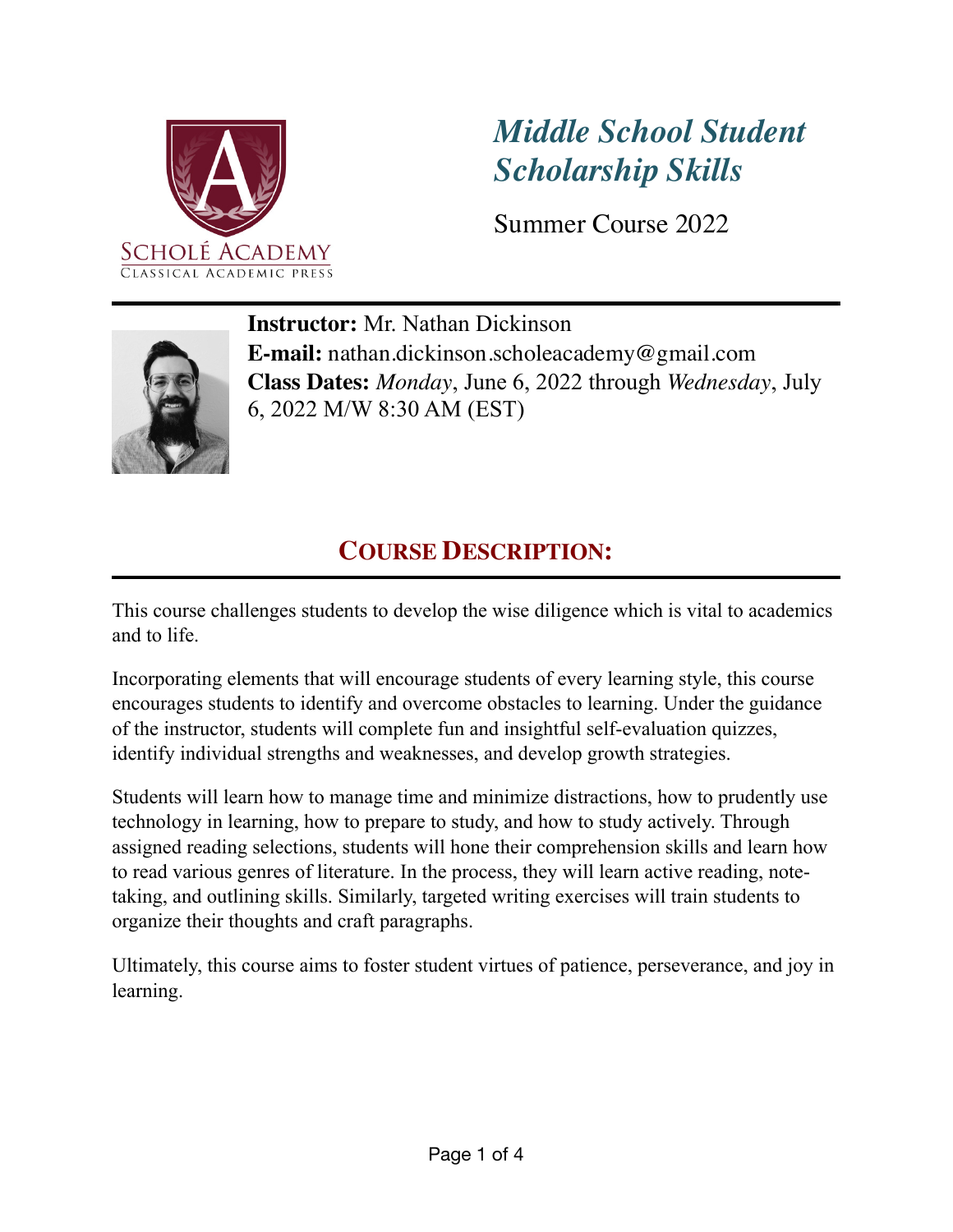- This course is designed as an introductory study skills course; no prior classes are required.
- The course is geared toward **rising 6th–9th graders**. When considering whether this course is a good fit for your student, please keep in mind that in addition to readiness for the course content, students should be developmentally prepared to engage in a 6th–9th grade corporate learning environment as well as the online classroom dynamic.
- Students should be prepared to complete brief exercises 2–3 times per week outside of class time.

If your student is outside the target grade range for this class, or if you have further questions about placement, please contact Scholé Academy.

## **REQUIRED TEXT:**

*None***.** This course draws on *How to Read a Book* by Mortimer Adler as a primary text, adapting its goals and scope to fit the needs of younger students. (This book is not required reading.)

*The instructor will provide students with all requisite materials electronically, to include diagnostic quizzes, selected essays, and correlating exercises.*

### **OFFICE HOURS:**

Our teachers are available outside of scheduled class times! During "Office Hours" students may raise questions, seek assistance, or review class material. This can happen via email or a meeting in the Zoom classroom. Your teacher will do her best to respond within 24-48 hours; please keep in mind that she likely will not respond immediately to messages after 5 p.m. EST.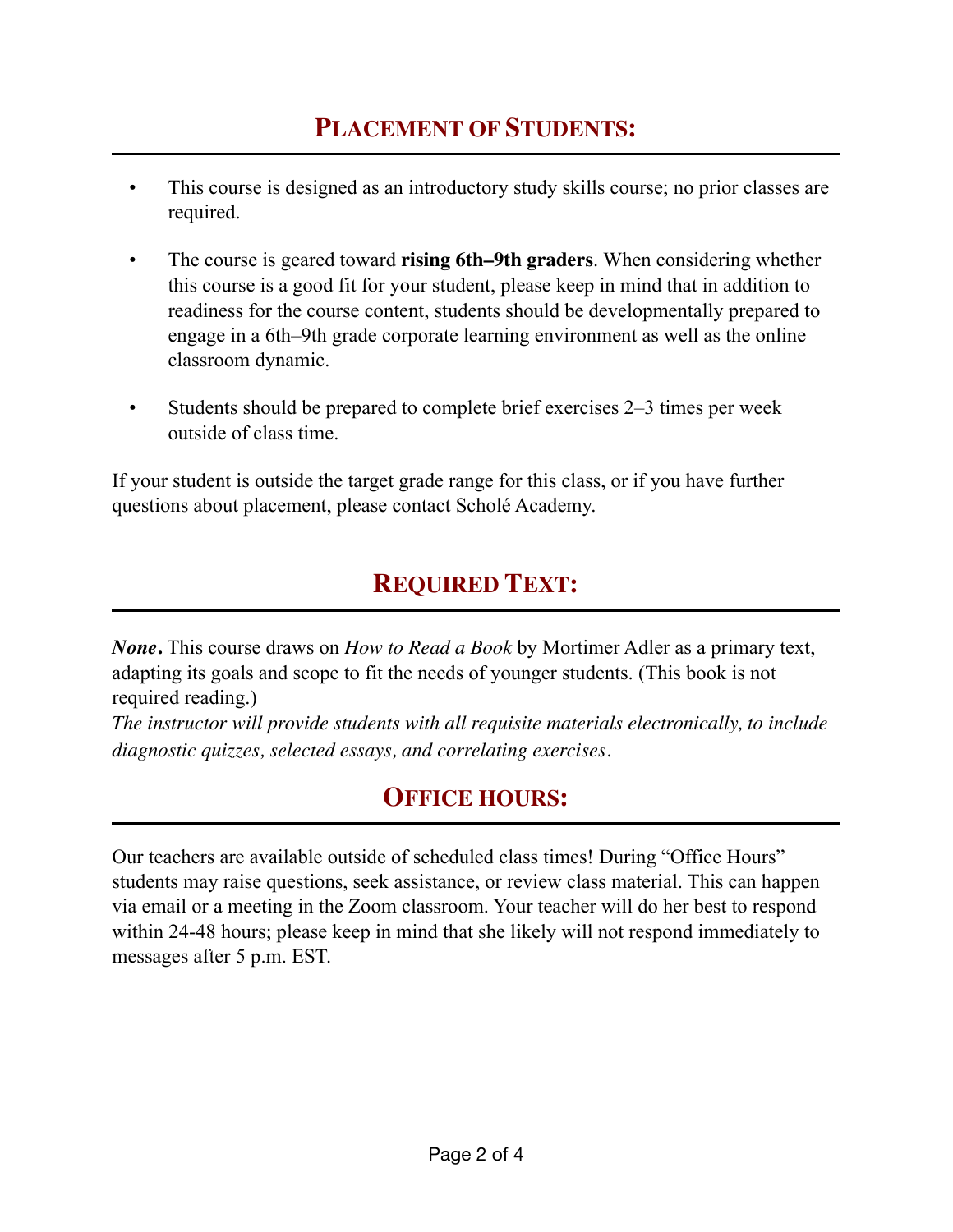### **STUDENT EXPECTATIONS:**

The following is taken from the Scholé Academy Student-Parent Handbook:

#### *Necessary Skills/Basic Requirements*

Students enrolling in Scholé Academy courses should be able to write and communicate at their grade level.

Participation might be anything from active listening to asking a question or sharing an idea. To facilitate all students' ability to meet these expectations, the instructor will encourage an atmosphere of thoughtful, cordial engagement with material and plenty of opportunity for student questions and responses.

**Note:** Attendance is flexible for summer courses; while attending every class is optimal, students may attend as they are able. Recordings will also be provided for missed classes.

#### *Attitude & Behavior*

When students enter the classroom, they are committing to a joint pursuit of truth with their fellow pupils. In order to uphold an atmosphere where this is possible, all parties must maintain a posture of respect toward the material, toward one another, and toward the instructor.

Students should strive to uphold these virtues in the classroom:

- humility
- patience
- constancy
- temperance/studiousness

At the same time, developing these virtues is the goal of this class, and grace will be extended as students learn and grow.

### **STUDENT GRADING AND EVALUATION:**

*No grades will be assigned* for summer courses. **Note:** Summer courses are not designed to be used for credit.

*Please remember restful learning consists of accurate expectations, accurate preparation, and accurate attitude*. –Joelle Hodge, principal of Scholé Academy